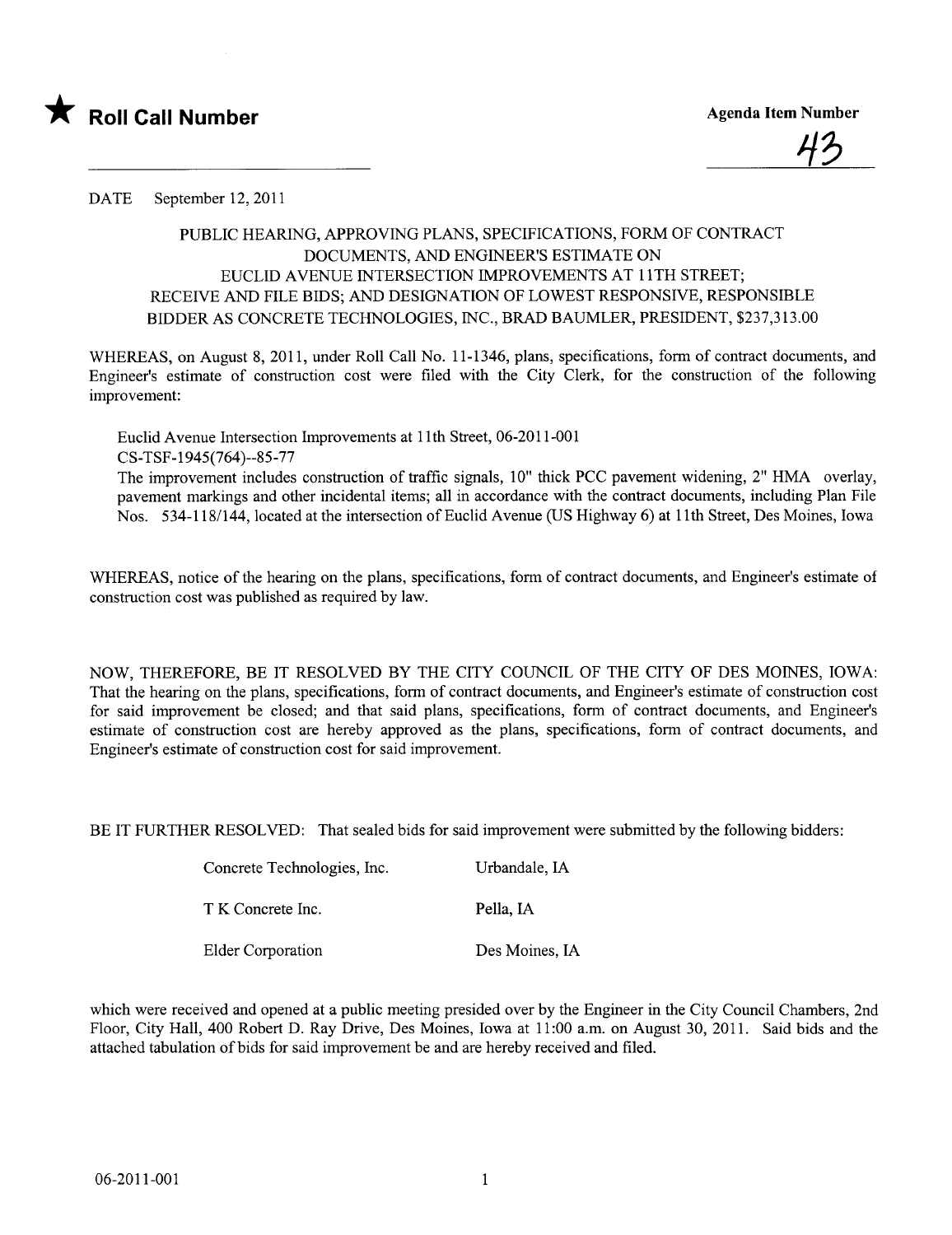

<u>43</u>

DATE September 12, 2011

BE IT FURTHER RESOLVED: That the Des Moines City Engineer, as the Engineer, has determined that the lowest responsive, responsible bid for the construction of said improvement was submitted by Concrete Technologies, Inc., Brad Baumler, President, 3809 109th Street, Suite D, Urbandale, lA, 50322 in the amount of \$237,313.00, and said bid be and the same is hereby accepted.

BE IT FURTHER RESOLVED: That the bid security of the unsuccessful bidders be and is hereby authorized and directed to be returned.

BE IT FURTHER RESOLVED: That the Engineer is hereby directed to secure execution by the lowest responsible, responsive Bidder and its surety of the contract documents in the form heretofore approved by this Council; that the Engineer is directed to thereafter present said contract documents to this Council for approval and authorization to the Mayor to sign; and that no contract shall be deemed to exist between the City of Des Moines and said Bidder until said contract has been executed by the Bidder, and shall have been approved by this Council and executed by the Mayor and attested to by the City Clerk.

(City Council Communication Number  $1/-588$  attached.)

Moved by to adopt.

FORM APPROVED: THE RESERVED OF THE RESERVED OF THE RESERVED OF THE RESERVED OF THE RESERVED OF THE RESERVED OF THE RESERVED OF THE RESERVED OF THE RESERVED OF THE RESERVED OF THE RESERVED OF THE RESERVED OF THE RESERVED OF

putilin Kulz

Kathleen Vanderpool Deputy City Attorney

SS AVAILABLE<br>Commence

 $\overline{S\text{cott}}$  E. Sanders Des Moines Finance Director

Examples Traffic Source: 2011-2012 CIP, Page Street - 23, Euclid Avenue Intersection Improvements, STR243, Being:<br>
Funding Source: 2011-2012 CIP, Page Street - 23, Euclid Avenue Intersection Improvements, STR243, Being:<br>
\$ \$237,313 in Iowa DOT Traffic Safety Funds under IDOT Agreement No. 2011-TSF-21 (Maximum \$270,000) for 100% construction contract costs only

| <b>COUNCIL ACTION</b> | <b>YEAS</b> | <b>NAYS</b> | <b>PASS</b> | <b>ABSENT</b>   | I, Diane   |
|-----------------------|-------------|-------------|-------------|-----------------|------------|
| <b>COWNIE</b>         |             |             |             |                 | certify th |
| <b>COLEMAN</b>        |             |             |             |                 | above da   |
| <b>GRIESS</b>         |             |             |             |                 | adopted.   |
| <b>HENSLEY</b>        |             |             |             |                 |            |
| <b>MAHAFFEY</b>       |             |             |             |                 | IN WIT     |
| <b>MEYER</b>          |             |             |             |                 | and affix  |
| <b>MOORE</b>          |             |             |             |                 |            |
| <b>TOTAL</b>          |             |             |             |                 |            |
| <b>MOTION CARRIED</b> |             |             |             | <b>APPROVED</b> |            |
|                       |             |             |             |                 |            |
|                       |             |             |             |                 |            |
|                       |             |             |             | Mayor           |            |

I. Diane Rauh, City Clerk of said City Council, hereby certify that at a meeting of the City Council, held on the above date, among other proceedings the above was adopted.

IN WITNESS WHEREOF, I have hereunto set my hand and affixed my seal the day and year first above written.